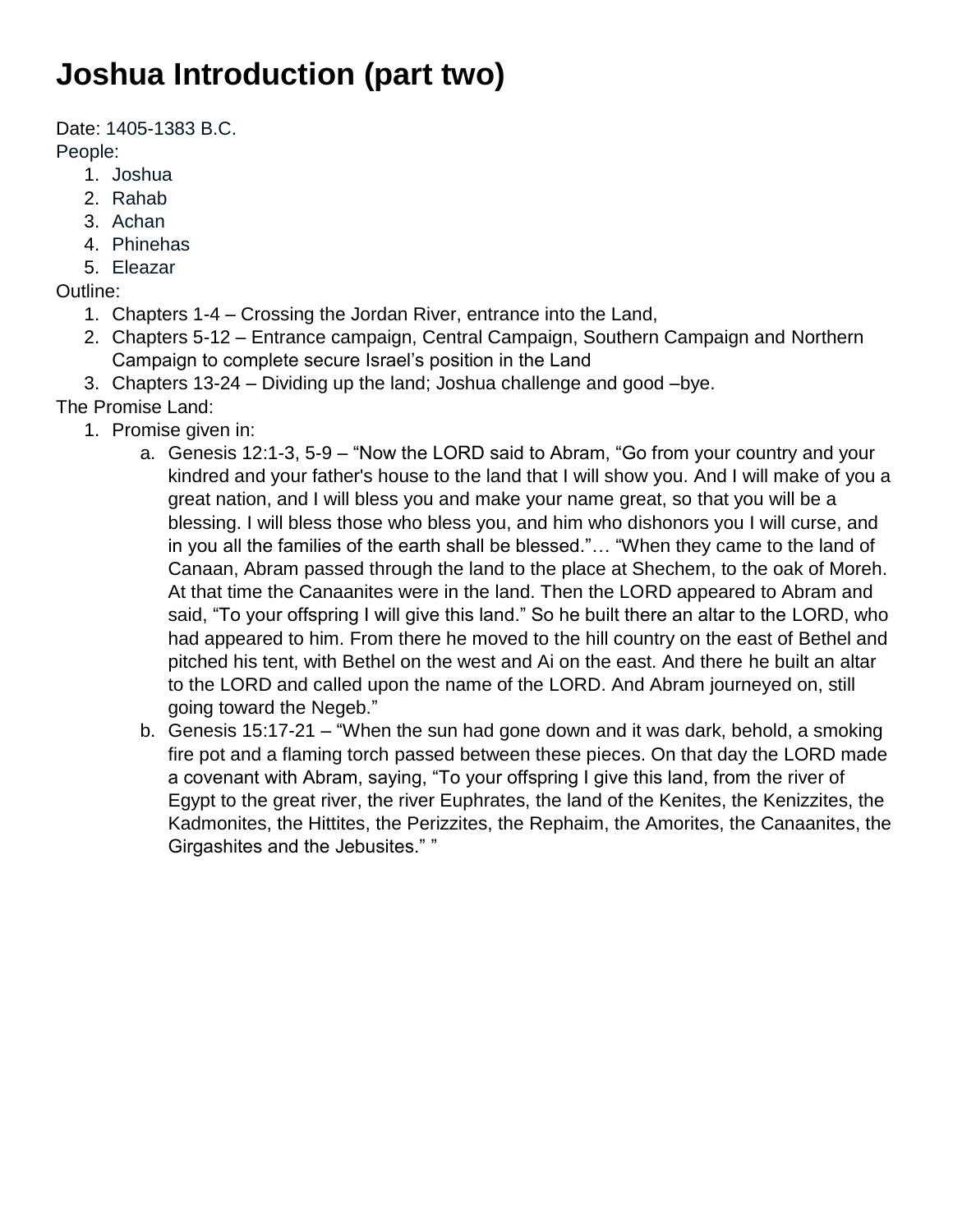1. "the river of Egypt" – is the Pelusiac eastern branch of the Nile, not the "wadi of Egypt" mentioned in Numbers 34:5, Joshua 15:4, 47 which is a dry river bed on the south side of the Gaza strip.



ii. Exodus 23:31 – "And I will set your border from the Red Sea to the Sea of the Philistines, and from the wilderness to the Euphrates, for I will give the inhabitants of the land into your hand, and you shall drive them out before you."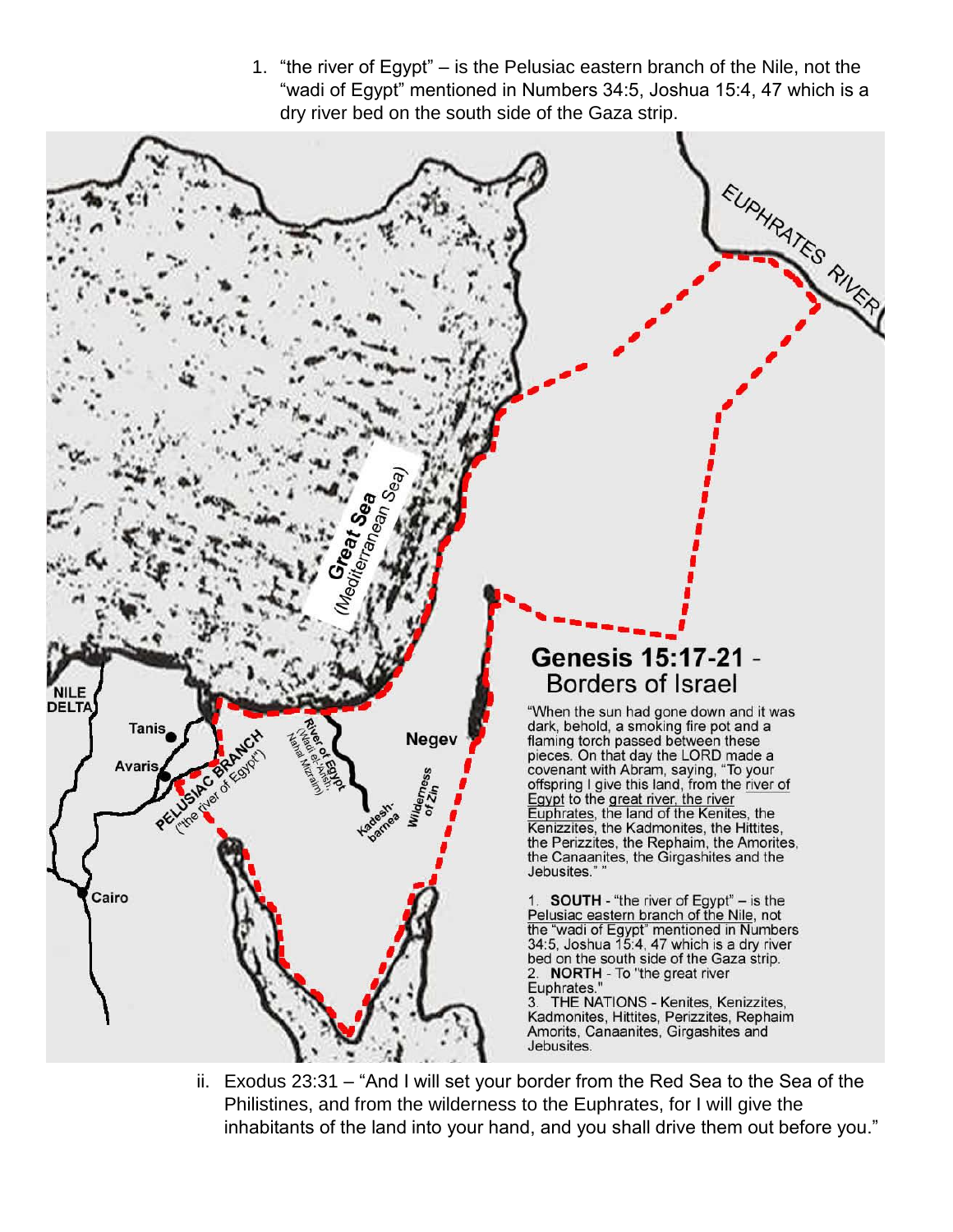- iii. Deuteronomy1:7 "Turn and take your journey, and go to the hill country of the Amorites and to all their neighbors in the Arabah, in the hill country and in the lowland and in the Negeb and by the seacoast, the land of the Canaanites, and Lebanon, as far as the great river, the river Euphrates."
- iv. Joshua 1:4 "From the wilderness and this Lebanon as far as the great river, the river Euphrates, all the land of the Hittites to the Great Sea toward the going down of the sun shall be your territory."
	- 1. SOUTH "wilderness" means the southern Negev wilderness in southern Judah extending to the Red Sea and to the river of Egypt (not the Nile) which served as a boundary just south of Philistine territory.
	- 2. NORTH "this Lebanon" refers to the land of Lebanon which would include Phonecia, Aram (Syria) and the land north of Galilee extending northward all the way to the "great river Euphrates."
	- 3. EAST to WEST From the "great river Euphrates" in the east all the way to "the Great Sea toward the going down of the sun" which is the



Mediterranean Sea in the west.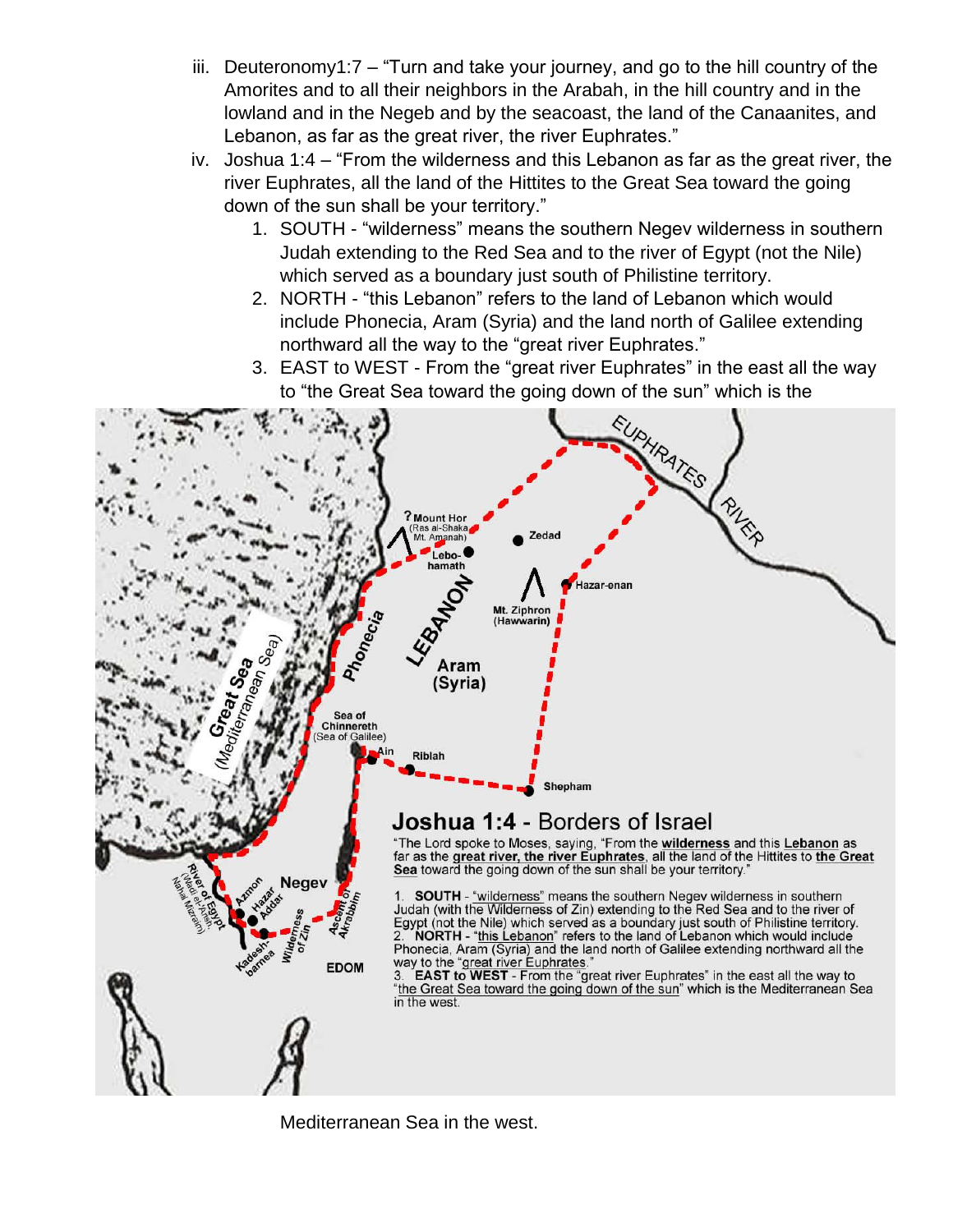- c. Deuteronomy 26:1, 9 "When you come into the land that the LORD your God is giving you for an inheritance and have taken possession of it and live in it,…And he brought us into this place and gave us this land, a land flowing with milk and honey."
- d. Numbers 34 "The Lord spoke to Moses, saying, "Command the people of Israel, and say to them, When you enter the land of Canaan (this is the land that shall fall to you for an inheritance, the land of Canaan as defined by its borders),

*(SOUTH)* your south side shall be from the wilderness of Zin alongside Edom, and your southern border shall run from the end of the Salt Sea on the east. And your border shall turn south of the ascent of Akrabbim, and cross to Zin, and its limit shall be south of Kadesh-barnea. Then it shall go on to Hazar-addar, and pass along to Azmon. And the border shall turn from Azmon to the Brook of Egypt, and its limit shall be at the sea. *(WEST)* For the western border, you shall have the Great Sea and its coast. This shall be your western border.

*(NORTH)* This shall be your northern border: from the Great Sea you shall draw a line to Mount Hor. From Mount Hor you shall draw a line to Lebo-hamath, and the limit of the border shall be at Zedad. Then the border shall extend to Ziphron, and its limit shall be at Hazar-enan. This shall be your northern border.

*(EAST)* You shall draw a line for your eastern border from Hazar-enan to Shepham. And the border shall go down from Shepham to Riblah on the east side of Ain. And the border shall go down and reach to the shoulder of the Sea of Chinnereth on the east. And the border shall go down to the Jordan, and its limit shall be at the Salt Sea. This shall be your land as defined by its borders all around."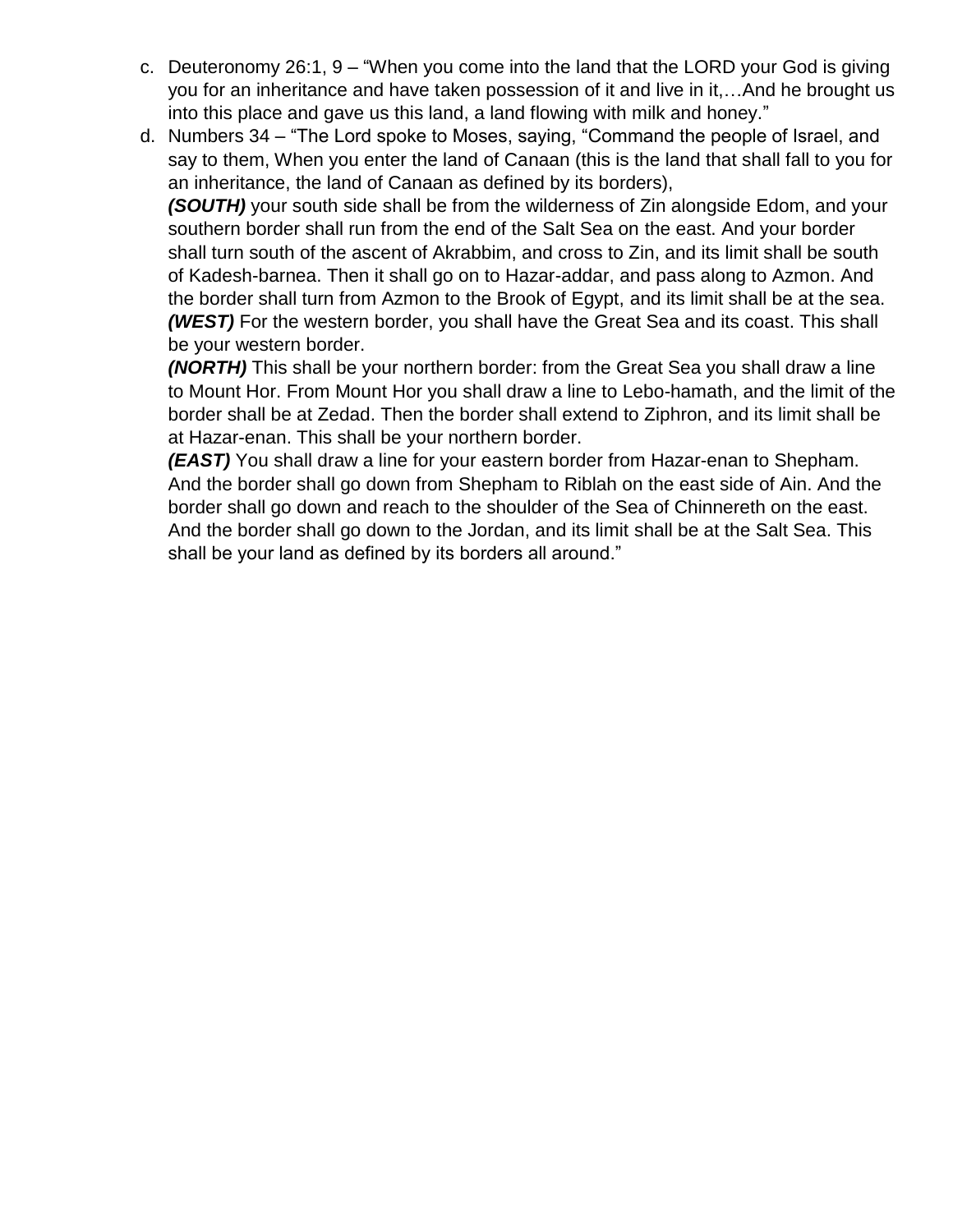

- 2. Size of the Land
	- a. Promised borders –
	- b. Borders at the end of Joshua –
	- c. Borders in David's kingdom –
	- d. Borders in the Kingdom of Messiah –
- 3. Joshua
	- a. Name
		- i. Originally Hoshea which means "salvation" in the Hebrew.
		- ii. Moses changed it to "Joshua" according to Numbers 13:16
		- iii. Joshua (*Yehoshua*) means "Yahweh is salvation", where Hoshea (*hoshea*)means "salvation" (*Ye* + *Hoshea* = YHWH + salvation)
		- iv. Joshua
			- 1. **Hebrew -** ַ ועּשֵׁי **-** *yēšūă* = Joshua which corresponds to the
			- 2. **Greek** spelling **Ἰησοῦς** *iesous*, from which, through the
			- 3. **Latin** *iesus*, comes the
			- 4. **English** spelling *Jesus*.
	- b. Slave in Egypt
		- i. Joshua may have received some military training in Egypt since he was prepared to lead Israel into battle immediately after leaving Egypt.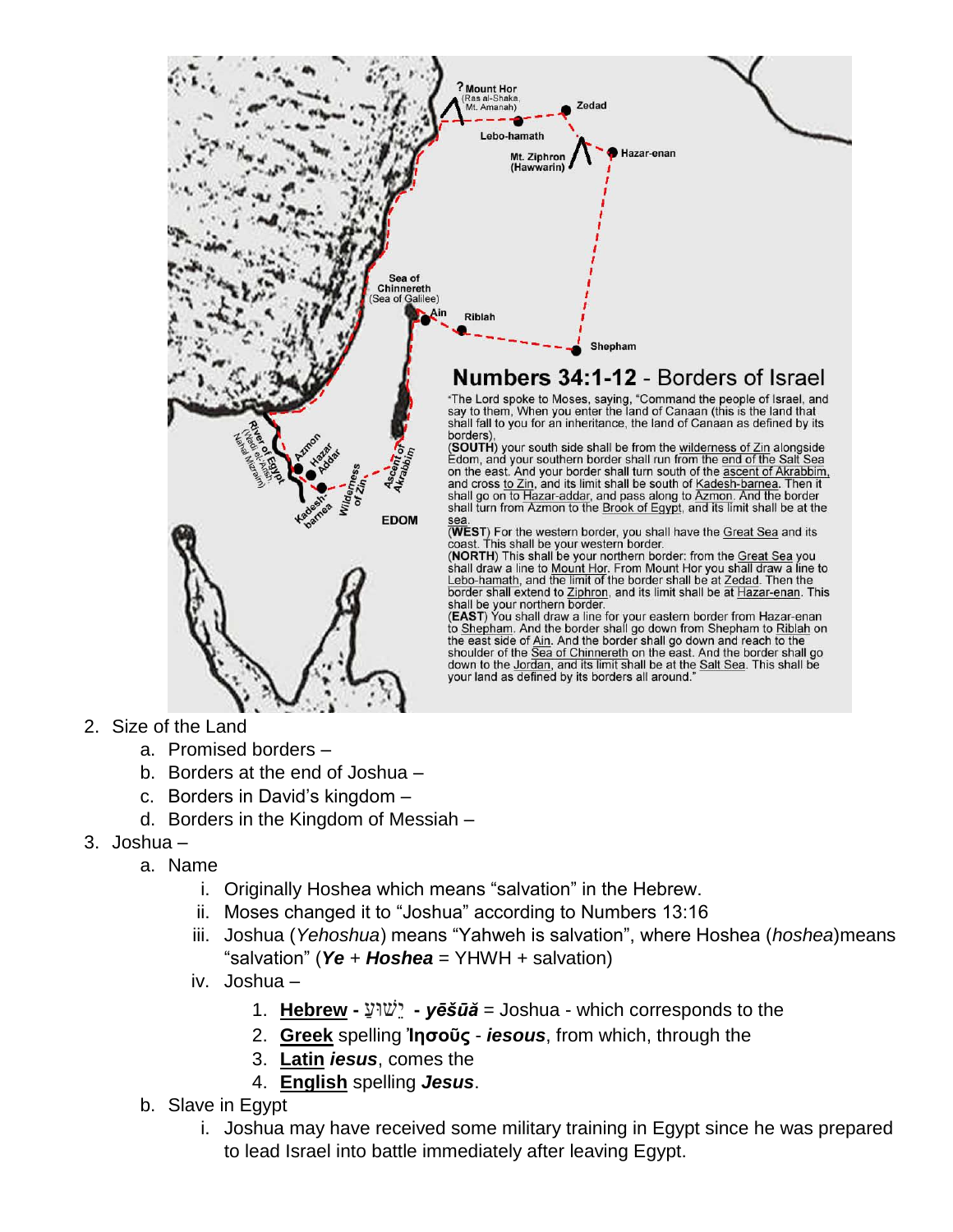- c. Military leader in wilderness vs the Amalekites (Exodus 17:8-16)
- d. Servant of Moses on Mt. Sinai and at the Tabernacle (Exodus 24:13-25:8
- e. Spy in Canaan for Moses who brought back a positive report along with Caleb
	- i. Numbers 13
	- ii. Deuteronomy 6:23 "God brought us out of Egypt. He will bring us in and give us the land."
	- iii. The name Jesus is from a Greek translation of the Aramaic Yeshua
- f. Moses' replacement
- g. General
- h. National Leader
- i. If Joshua was 35 at the time of the Exodus (Caleb was clearly 40 according to Joshua 14:10), then Joshua would have been 75 in 1406 when Israel crossed the Jordan and 82 in 1399 when the land was divided up. Joshua died at 110 (Joshua 24:29) in the year 1371 after Israel had been in the land 35 years and for about 28-30 years after the conquest wars.
	- i. Joshua, 35 years old in 1446 at the Exodus
	- ii. Joshua, 36 years old in 1445 when fighting the Amalekites
	- iii. Joshua, 37 years old in 1444 as a spy sent with the twelve into Canaan
	- iv. Joshua 75 years old in 1406 when Israel crosses Jordan River
	- v. Joshua 80 years old in 1401 when he burns Hazor
	- vi. Joshua 82 years old in 1399 when he divides the Land
	- vii. Joshua 110 years old in 1371 when he dies after having lived in the Promised Land for 35 years after crossing the Jordan or for 28-30 years of peace enjoying the Promised Land
- 4. Canaanites
	- a. Evil people according to the Lord because:
		- i. Deuteronomy 20:18 they worshipped false gods
		- ii. Deuteronomy 12:31 they sacrificed their children to their gods
		- iii. Deuteronomy  $18:9-11$  they practiced magic
	- b. In Abraham's day Canaanite sin and social depravity had began:
		- i. Sodom was a Canaanite city (Genesis 19)
		- ii. Canaanites (Ammorites) still had time to repent and restore their minds and their culture to Reality before a total national disaster would take place in 400 years, or 4 generations:
			- 1. Genesis 15:13 "Then the LORD said to Abram, "Know for certain that your offspring will be sojourners in a land that is not theirs and will be servants there, and they will be afflicted for four hundred years."
			- 2. Genesis 15:16 "And they shall come back here in the fourth generation, for the iniquity of the Amorites is not yet complete."
			- 3. Melchizedek was a priest of God most high living in Salem in the days of Abraham. And, there were other believers at that time.
		- iii. God is just and will punish sin. God is at war with evil. The Lord will make war against societies that are corrupt. This is what a righteous God will do to peoples who corrupt his Reality and destroy his Creation.
		- iv. The Ras Shamra Tablets:
			- 1. These Ras Shamra Tablets are cuneiform text written in Ugaritic language from north of Israel in Syria, many along the coastal cities of the Mediterranean Sea. They were discovered beginning in 1928-1994. They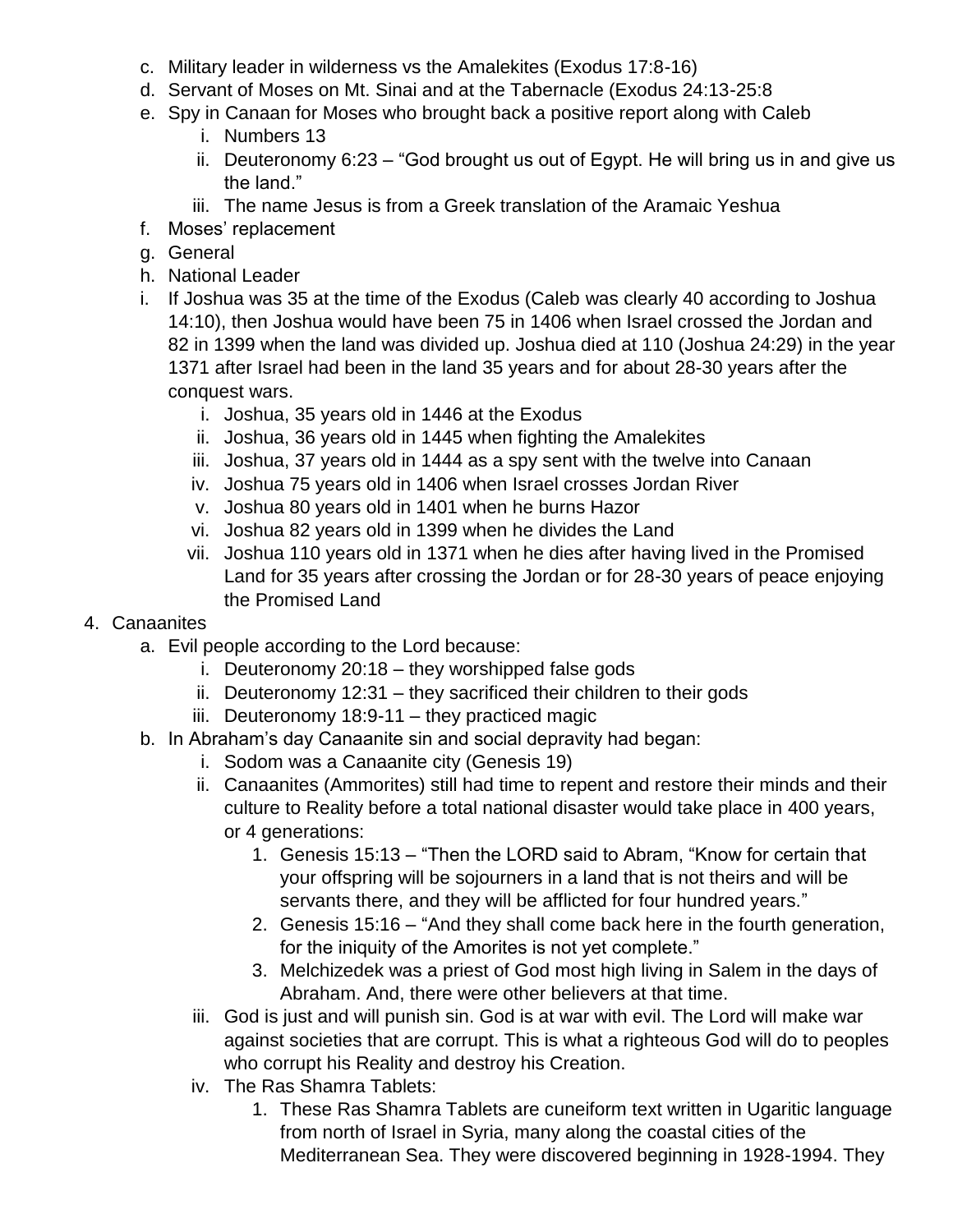were written during the height of teir power in 1450 BC until its destruction in the 1200's. A total of 1,500 clay texts and fragments have been recovered. These documents include:

- a. poems,
- b. the Baal Cycle -
- c. Legend of Keret
- d. Tale of Aqhat
- e. 150 describe the Ugaritic (Canaanite) cults and rituals
- 2. The Ras Shamra Tablets have shed much light on Canaanite religion and culture. Archaeologists discovered these written records ("several hundred clay tablets and fragments["\[19\]\)](https://www.planobiblechapel.org/tcon/notes/html/ot/joshua/joshua.htm#_ftn19) in northwest Syria at the site of an ancient city: Ugarit. They date from the fourteenth century B.C., the time of the conquest by Joshua. The Canaanites wrote them in the Ugaritic language in cuneiform script. These records reveal that Canaanite culture was extremely immoral and inhumane. The Canaanites commonly practiced prostitution of both sexes, many kinds of sexual perversion, and human sacrifice. These were their *religious* practices.
- 3. Wikipedia Ugarit "After its destruction in the early 12th century BCE, Ugarit's location was forgotten until 1928 when a peasant accidentally opened an old tomb while ploughing a field. The discovered area was the [necropolis](https://en.wikipedia.org/wiki/Necropolis) of Ugarit located in the nearby seaport of [Minet el-Beida.](https://en.wikipedia.org/wiki/Minet_el-Beida) Excavations have since revealed a city with a prehistory reaching back to c. 6000 BCE.<sup>[\[15\]](https://en.wikipedia.org/wiki/Ugarit#cite_note-MargueriteYon-15)</sup> The site is a sixty-five foot high mound. Archaeologically, Ugarit is considered quintessentially [Canaanite.](https://en.wikipedia.org/wiki/Canaan)<sup>[\[16\]](https://en.wikipedia.org/wiki/Ugarit#cite_note-16)</sup>
- v. Leon J Wood in "A Survey of Israel's History" writes: "Canaan was advanced in material culture.
	- 1. Cities were well laid out, and
	- 2. houses showed good design and construction.
	- 3. Floors of buildings were often paved or plastered.
	- 4. Drainage systems had been developed.
	- 5. Workers were skilled in the use of:
		- a. copper,
		- b. lead, and
		- c. gold.
	- 6. Pottery was among the finest anywhere in the world.
	- 7. Extensive trade was conducted with foreign countries, including;
		- a. Egypt,
		- b. Northern Mesopotamia, and
		- c. Cyprus.
	- 8. In technical knowledge, Canaanites were much in advance of Israelites who had spent the past forty years in nomadic conditions of the desert.
	- 9. In this cultural disparity lay grave danger for Israel: a danger which soon issued in sad reality.
	- 10.History shows that less developed cultures are normally absorbed by those more advanced.
	- 11.In years which followed, Israel did not become absorbed by Canaan, but she did experience pronounced influence.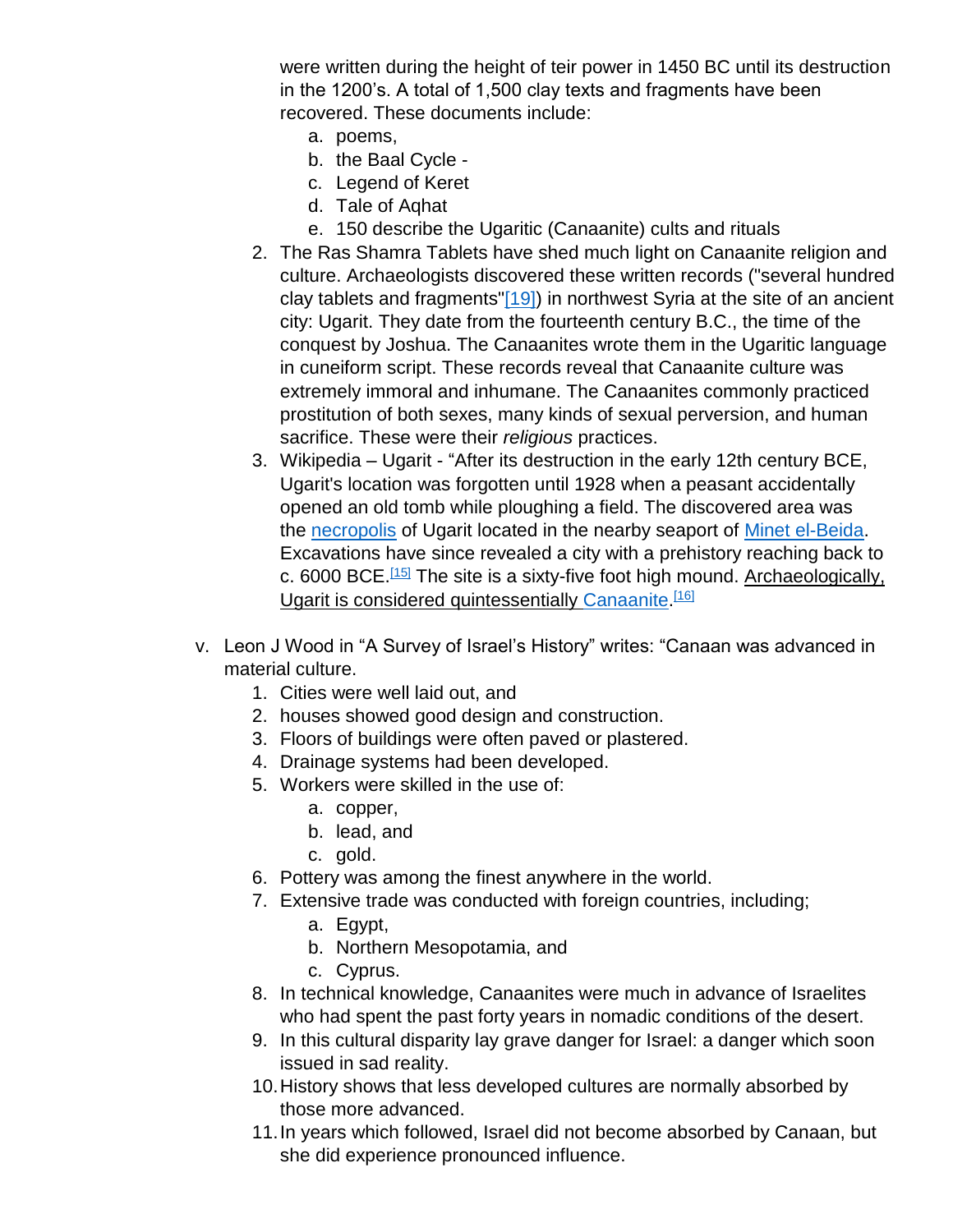- a. Had this involved only material culture, such as pottery manufacture, city construction, or methods of farming, there could even have been benefit;
- b. but when it came to include ways of thinking, ideas, and especially religious belief and practice, the harm was great."
- vi. The Biblical record of Canaanite's false philosophy, false reality and false relgion: 1. Leviticus 18:1-30 –
	- a. Lev. 18:1-5 "The Lord said to Moses, "Speak to the Israelites and say to them: 'I am the Lord your God. You must not do as they do in Egypt, where you used to live, and you must not do as they do in the land of Canaan, where I am bringing you. Do not follow their practices. You must obey my laws and be careful to follow my decrees. I am the Lord your God. Keep my decrees and laws, for the person who obeys them will live by them. I am the Lord."
	- b. "Do not…"
		- i. 18:6-20 Do not have sexual relations with…family
		- ii. 18:6-20 Do not have sexual relations with people other than spouse
		- iii. 18:21 Do not give any of your children to be sacrificed to Molek…
		- iv. 18:22 Do not have sexual relations with a man
		- v. 18:23 Do not have sexual relations with an animal
	- c. Lev. 18:24-25 "This is how the nations that I am going to drive out before you became defiled. Even the land was defiled; so I punished it for its sin, and the land vomited out its inhabitants…for all these things were done by the people who lived in the land before you, and the land became defiled. AND IF YOU defile the land, it will vomit you out as it vomited out the nations that were before you...do not follow any of the detestable customs that were practiced before you came…"
- 5. The Book
	- a. In the English Bible, Joshua is considered one of the historical books (Genesis through Esther) in our English Bibles which follow the order Jerome chose for his Latin translation made between 382-405 AD called today the Latin Vulgate which itself is in the order of the books in the Greek Septuagint.
	- b. In the Hebrew Bible the book of Joshua is in the second of the three main divisions of the Old Testament, namely, the Prophets.
		- i. The **Law**
		- ii. The **Prophets**
			- 1. Former Prophets Joshua, Judges, Samuel, Kings
			- 2. Latter Prophets Isaiah, Jeremiah, Ezekiel and the Twelve (the minor prophets
		- iii. The **Writings** Psalms, Proverbs, Job, Song of Songs, Ruth, Lamentations, Ecclesiastes, Esther, Daniel, Ezra/Nehemiah, Chronicles
- 6. Length of the Conquest 5-7 years in Joshua 1-12:
	- a. Josephus writes the conquest of the land took 5 years.
	- b. Caleb receives the town of Hebron as his inheritance in Joshua 14:10 at the end of the conquest and says, "And now, behold, the LORD has kept me alive, just as he said,